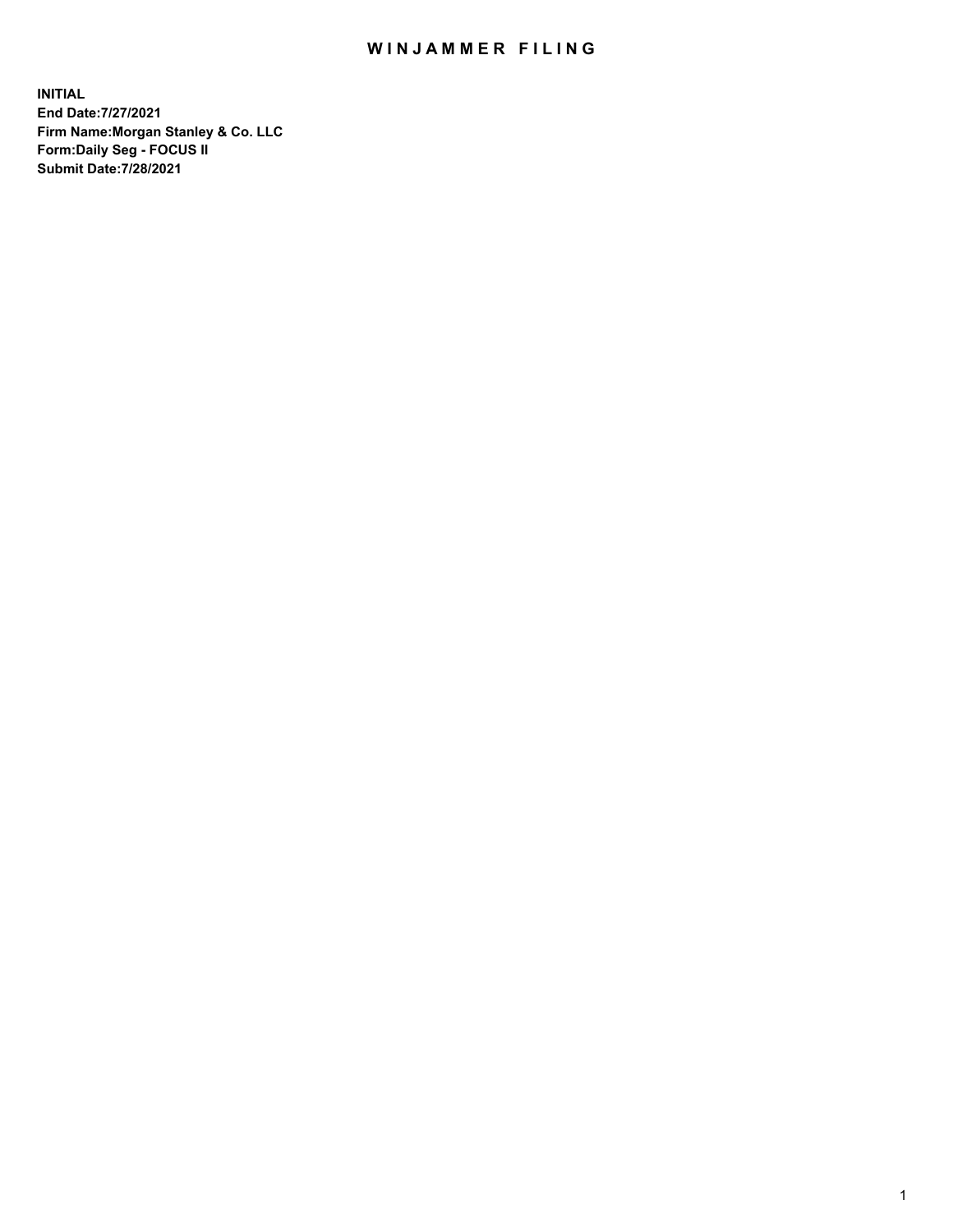**INITIAL End Date:7/27/2021 Firm Name:Morgan Stanley & Co. LLC Form:Daily Seg - FOCUS II Submit Date:7/28/2021 Daily Segregation - Cover Page**

| Name of Company                                                                                                                                                                                                                                                                                                                | Morgan Stanley & Co. LLC                                    |
|--------------------------------------------------------------------------------------------------------------------------------------------------------------------------------------------------------------------------------------------------------------------------------------------------------------------------------|-------------------------------------------------------------|
| <b>Contact Name</b>                                                                                                                                                                                                                                                                                                            | <b>Ikram Shah</b>                                           |
| <b>Contact Phone Number</b>                                                                                                                                                                                                                                                                                                    | 212-276-0963                                                |
| <b>Contact Email Address</b>                                                                                                                                                                                                                                                                                                   | lkram.shah@morganstanley.com                                |
| FCM's Customer Segregated Funds Residual Interest Target (choose one):<br>a. Minimum dollar amount: ; or<br>b. Minimum percentage of customer segregated funds required:% ; or<br>c. Dollar amount range between: and; or<br>d. Percentage range of customer segregated funds required between:% and%.                         | 235,000,000<br><u>0</u><br>0 <sup>0</sup><br>00             |
| FCM's Customer Secured Amount Funds Residual Interest Target (choose one):<br>a. Minimum dollar amount: : or<br>b. Minimum percentage of customer secured funds required:%; or<br>c. Dollar amount range between: and; or<br>d. Percentage range of customer secured funds required between: % and %.                          | 140,000,000<br><u>0</u><br>0 <sub>0</sub><br>0 <sub>0</sub> |
| FCM's Cleared Swaps Customer Collateral Residual Interest Target (choose one):<br>a. Minimum dollar amount: ; or<br>b. Minimum percentage of cleared swaps customer collateral required:% ; or<br>c. Dollar amount range between: and; or<br>d. Percentage range of cleared swaps customer collateral required between:% and%. | 92,000,000<br><u>0</u><br><u>00</u><br>00                   |

Attach supporting documents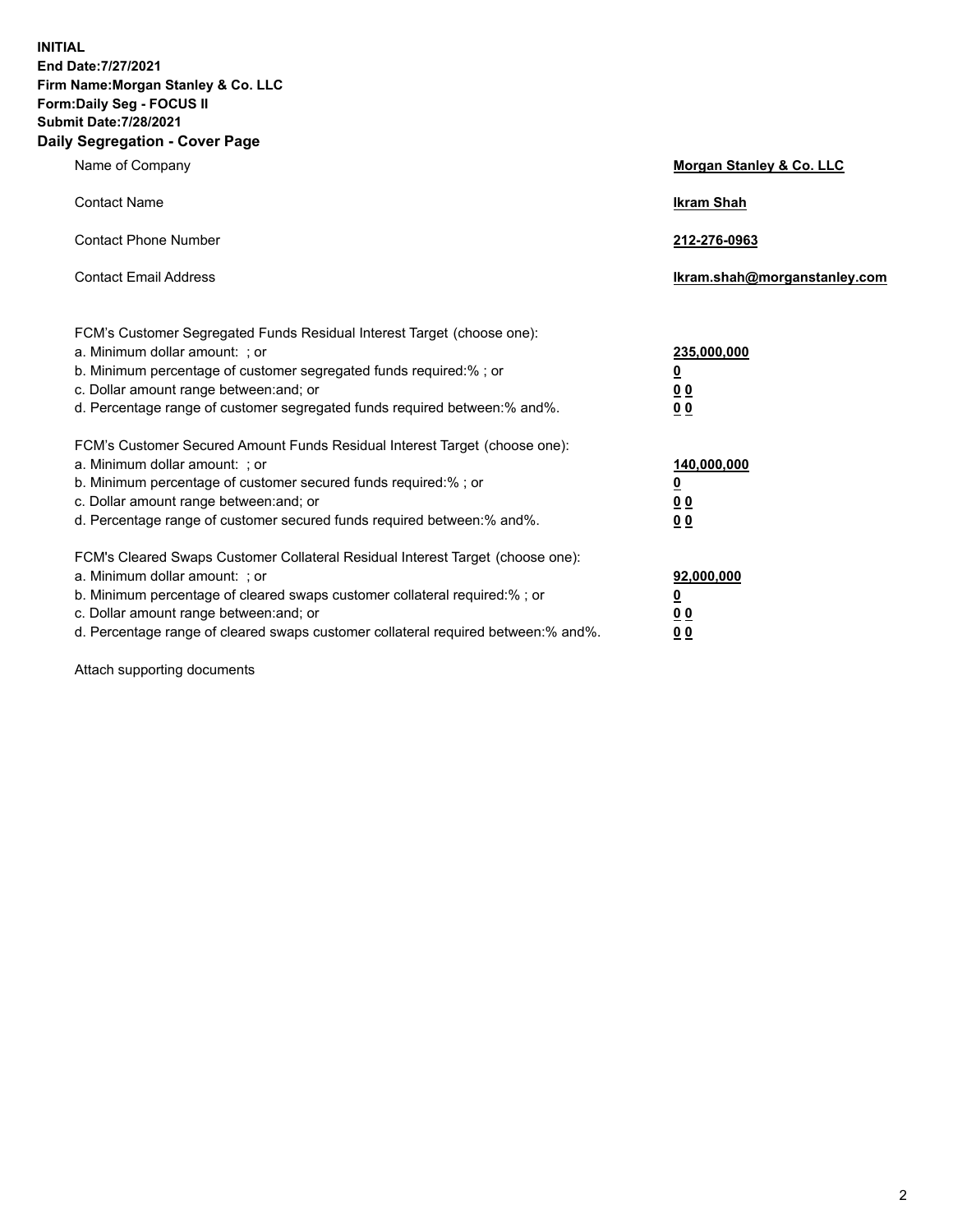## **INITIAL End Date:7/27/2021 Firm Name:Morgan Stanley & Co. LLC Form:Daily Seg - FOCUS II Submit Date:7/28/2021 Daily Segregation - Secured Amounts**

Foreign Futures and Foreign Options Secured Amounts Amount required to be set aside pursuant to law, rule or regulation of a foreign government or a rule of a self-regulatory organization authorized thereunder 1. Net ledger balance - Foreign Futures and Foreign Option Trading - All Customers A. Cash **4,415,423,458** [7315] B. Securities (at market) **2,172,352,992** [7317] 2. Net unrealized profit (loss) in open futures contracts traded on a foreign board of trade **1,058,205,775** [7325] 3. Exchange traded options a. Market value of open option contracts purchased on a foreign board of trade **36,481,916** [7335] b. Market value of open contracts granted (sold) on a foreign board of trade **-22,710,464** [7337] 4. Net equity (deficit) (add lines 1. 2. and 3.) **7,659,753,677** [7345] 5. Account liquidating to a deficit and account with a debit balances - gross amount **61,759,231** [7351] Less: amount offset by customer owned securities **-44,237,231** [7352] **17,522,000** 6. Amount required to be set aside as the secured amount - Net Liquidating Equity Method (add lines 4 and 5) 7. Greater of amount required to be set aside pursuant to foreign jurisdiction (above) or line

6.

## FUNDS DEPOSITED IN SEPARATE REGULATION 30.7 ACCOUNTS

- 1. Cash in banks
	- A. Banks located in the United States **223,279,441** [7500]
	- B. Other banks qualified under Regulation 30.7 **341,394,522** [7520] **564,673,963**
- 2. Securities
	- A. In safekeeping with banks located in the United States **753,020,653** [7540]
	- B. In safekeeping with other banks qualified under Regulation 30.7 **40,840,524** [7560] **793,861,177**
- 3. Equities with registered futures commission merchants
	-
	- B. Securities **0** [7590]
	- C. Unrealized gain (loss) on open futures contracts **711,087** [7600]
	- D. Value of long option contracts **0** [7610]
	- E. Value of short option contracts **0** [7615] **14,974,350** [7620]
- 4. Amounts held by clearing organizations of foreign boards of trade
	- A. Cash **0** [7640]
	- B. Securities **0** [7650]
	- C. Amount due to (from) clearing organization daily variation **0** [7660]
	- D. Value of long option contracts **0** [7670]
	- E. Value of short option contracts **0** [7675] **0** [7680]
- 5. Amounts held by members of foreign boards of trade
	-
	-
	- C. Unrealized gain (loss) on open futures contracts **1,057,494,688** [7720]
	- D. Value of long option contracts **36,481,916** [7730]
	- E. Value of short option contracts **-22,710,464** [7735] **6,520,324,592**
- 6. Amounts with other depositories designated by a foreign board of trade **0** [7760]
- 7. Segregated funds on hand **0** [7765]
- 8. Total funds in separate section 30.7 accounts **7,893,834,082** [7770]
- 9. Excess (deficiency) Set Aside for Secured Amount (subtract line 7 Secured Statement Page 1 from Line 8)
- 10. Management Target Amount for Excess funds in separate section 30.7 accounts **140,000,000** [7780]
- 11. Excess (deficiency) funds in separate 30.7 accounts over (under) Management Target **76,558,405** [7785]

**0** [7305]

[7354] **7,677,275,677** [7355]

**7,677,275,677** [7360]

[7530]

[7570]

A. Cash **14,263,263** [7580]

 A. Cash **4,070,566,637** [7700] B. Securities **1,378,491,815** [7710] [7740] **216,558,405** [7380]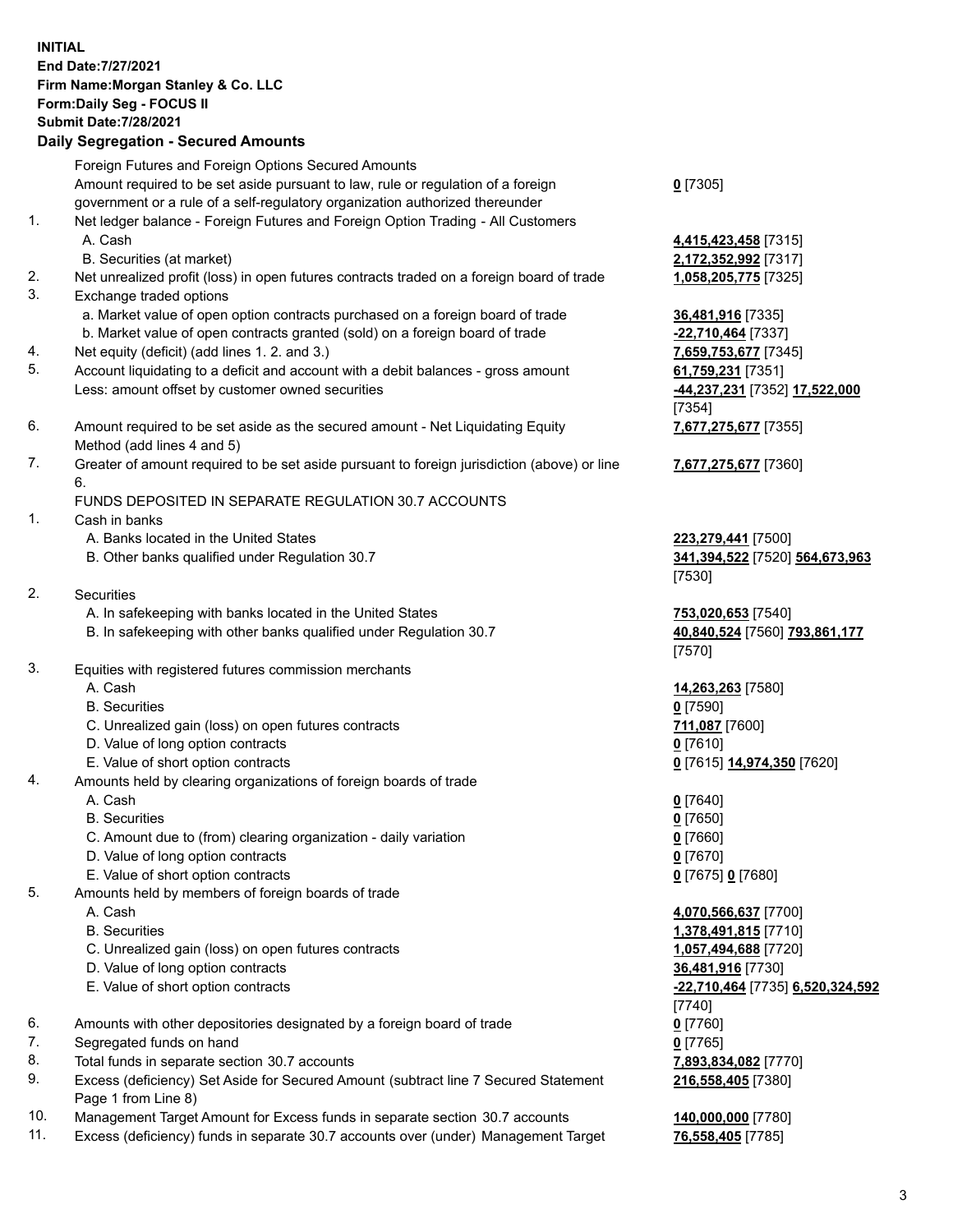**INITIAL End Date:7/27/2021 Firm Name:Morgan Stanley & Co. LLC Form:Daily Seg - FOCUS II Submit Date:7/28/2021 Daily Segregation - Segregation Statement** SEGREGATION REQUIREMENTS(Section 4d(2) of the CEAct) 1. Net ledger balance A. Cash **13,423,169,482** [7010] B. Securities (at market) **7,894,067,143** [7020] 2. Net unrealized profit (loss) in open futures contracts traded on a contract market **3,512,455,355** [7030] 3. Exchange traded options A. Add market value of open option contracts purchased on a contract market **1,070,139,256** [7032] B. Deduct market value of open option contracts granted (sold) on a contract market **-433,231,826** [7033] 4. Net equity (deficit) (add lines 1, 2 and 3) **25,466,599,410** [7040] 5. Accounts liquidating to a deficit and accounts with debit balances - gross amount **378,468,782** [7045] Less: amount offset by customer securities **-377,632,699** [7047] **836,083** [7050] 6. Amount required to be segregated (add lines 4 and 5) **25,467,435,493** [7060] FUNDS IN SEGREGATED ACCOUNTS 7. Deposited in segregated funds bank accounts A. Cash **2,969,078,263** [7070] B. Securities representing investments of customers' funds (at market) **0** [7080] C. Securities held for particular customers or option customers in lieu of cash (at market) **2,649,241,329** [7090] 8. Margins on deposit with derivatives clearing organizations of contract markets A. Cash **14,202,595,709** [7100] B. Securities representing investments of customers' funds (at market) **0** [7110] C. Securities held for particular customers or option customers in lieu of cash (at market) **5,244,825,814** [7120] 9. Net settlement from (to) derivatives clearing organizations of contract markets **143,367,806** [7130] 10. Exchange traded options A. Value of open long option contracts **1,070,139,256** [7132] B. Value of open short option contracts **-433,231,826** [7133] 11. Net equities with other FCMs A. Net liquidating equity **11,286,113** [7140] B. Securities representing investments of customers' funds (at market) **0** [7160] C. Securities held for particular customers or option customers in lieu of cash (at market) **0** [7170] 12. Segregated funds on hand **0** [7150] 13. Total amount in segregation (add lines 7 through 12) **25,857,302,464** [7180] 14. Excess (deficiency) funds in segregation (subtract line 6 from line 13) **389,866,971** [7190] 15. Management Target Amount for Excess funds in segregation **235,000,000** [7194] **154,866,971** [7198]

16. Excess (deficiency) funds in segregation over (under) Management Target Amount Excess